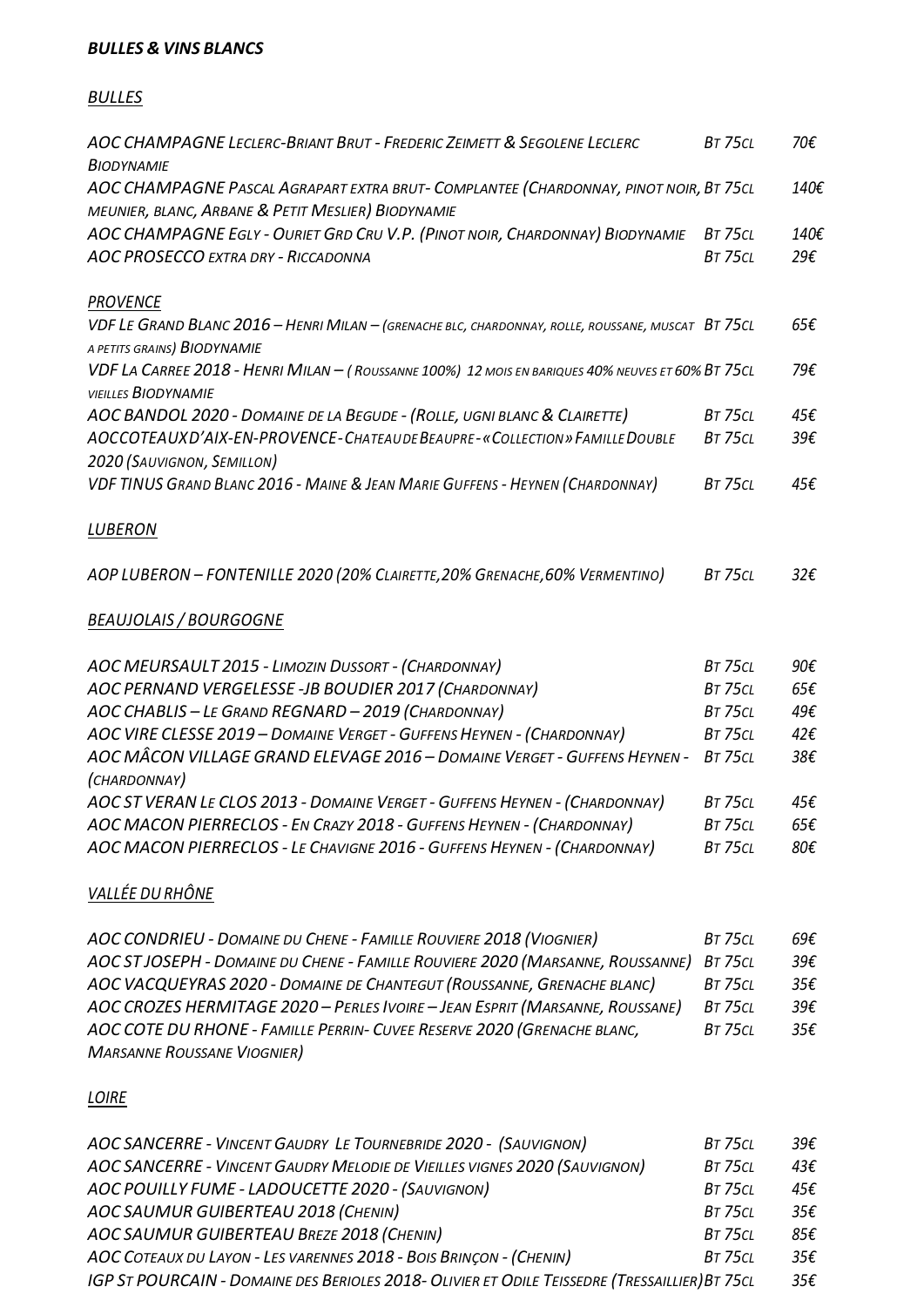#### *SUD-OUEST*

| AOC PACHERENC DU VIC BILH 2019 -STRATEUS- SIMON RIBERT (GROS MANSENG, PETIT BT 75CL |                | 35€ |
|-------------------------------------------------------------------------------------|----------------|-----|
| MANSENG)                                                                            |                |     |
| VDF PUNPA 2018 IRROULEGUY – FAMILLE RIOUSPEYROUS – ARRETXEA (GROS MANSENG, BT 75CL  |                | 35€ |
| <b>PETIT MANSENG, UGNI)</b>                                                         |                |     |
| AOC IRROULEGUY - HEGOXURI 2018 - FAMILLE RIOUSPEYROUS - ARRETXEA - (GROS            | <b>BT 75CL</b> | 89€ |
| <b>MANSENG PETIT MANSENG, COURBU)</b>                                               |                |     |
| AOC PESSAC-LEOGNAN - LES DEMOISELLES DE LARRIVET HAUT-BRION 2016 (SAUVIGNON,        | <b>BT 75CL</b> | 55€ |
| SEMILLON)                                                                           |                |     |

### *SAVOIE*

| IGP ARGILE BLANC 2018 – DOMAINE DES ARDOISIERES – B.OMONT (40%CHARDONNAY, | BT 75CL | 69€ |
|---------------------------------------------------------------------------|---------|-----|
| 40%JACQUERE 20%MONDEUSE)                                                  |         |     |
| IGP QUARTZ 2018 - DOMAINE DES ARDOISIERES - B.OMONT (100 %ALTESSE)        | BT 75CL | 95€ |

### *ALSACE*

AOC ALSACE - SYLVIE SPIELMANN - GYPSE 2018 (PINOT BLANC, PINOT GRIS, PINOT NOIR)  $\,$  BT 75cl  $\,$  52 $\epsilon$ 

### *VINS ROSES*

| AOP LUBERON - FONTENILLE 2020 (50% GRENACHE, 20% SYRAH, 20% CINSAULT, 10% | BT 75CL | 29€ |
|---------------------------------------------------------------------------|---------|-----|
| MOURVEDRE)                                                                |         |     |
| AOC COTEAU D'AIX-EN-PROVENCE – CHATEAU DE BEAUPRE - (GRENACHE, SYRAH,     | BT 75CL | 35€ |
| CABERNETSAUVIGNON)                                                        |         |     |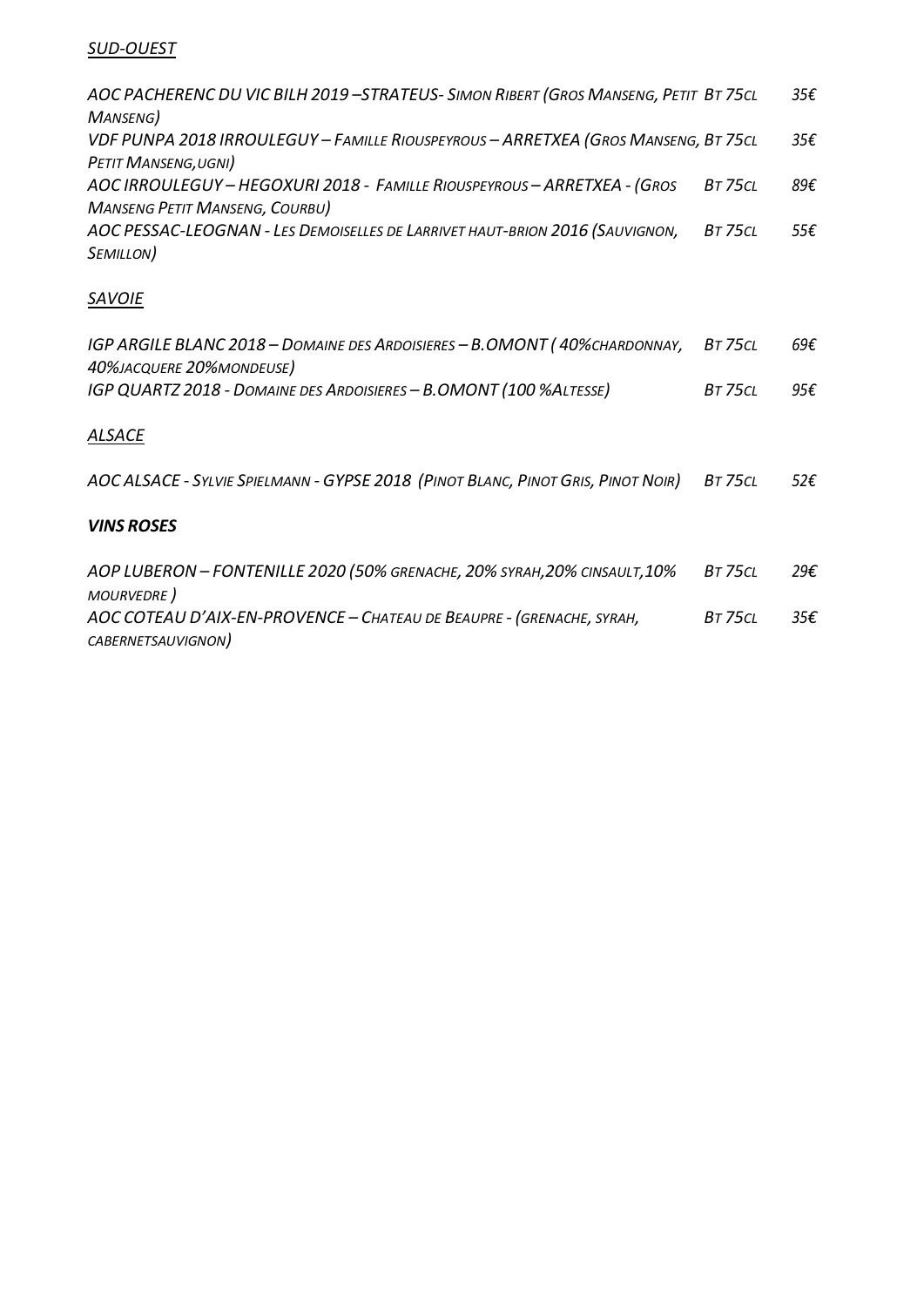#### *VINS ROUGES*

#### *PROVENCE/CORSE*

| VDF BAUX DE PRVCE - HENRI MILAN - LE JARDIN 2014 - 11 MOIS DE VIELLES BARIQUES (100% MERLOT) | <b>BT 75CL</b> | 79€ |
|----------------------------------------------------------------------------------------------|----------------|-----|
| AOC BAUX DE PRVCE - HENRI MILAN - LE CLOS 2006 - 10 ANS DE BARRIQUES - 1488 BTLLES           | <b>BT 75CL</b> | 75€ |
| (75% GRENACHE, 20% SYRAH, 5% MOURVEDRE)                                                      |                |     |
| VDF BAUX DE PRVCE - HENRI MILAN - S&X 2017 - (100% GRENACHE)                                 | <b>BT 75CL</b> | 65€ |
| VDF TEOPHILE MILAN- REYNARD REBELS 2021 - (MERLOT, CARIGNAN)                                 | <b>BT 75CL</b> | 35€ |
| AOC COTEAUX D'AIX EN PRVCE - CHATEAU DE BEAUPRE CUVEE "COLLECTION" - FAMILLE DOUBLE          | <b>BT 75CL</b> | 39€ |
| (CABERNET SAUVIGNON, SYRAH)                                                                  |                |     |
| IGP CADET DE LA BEGUDE 2020 - DOMAINE DE LA BEGUDE (GRENACHE, MOURVEDRE)                     | <b>BT 75CL</b> | 35€ |
| AOC BANDOL - DOMAINE DE LA BEGUDE - FAMILLE TARI - 2019 (MOURVEDRE, GRENACHE)                | <b>BT 75CL</b> | 45€ |
| AOC PALETTE - CHATEAU CREMADE - FAMILLE MOQUET 2017 (GRENACHE, MOURVEDRE, SYRAH, CINSAULT,   | <b>BT 75CL</b> | 45€ |
| CARIGNAN)                                                                                    |                |     |
| AOC SAN MICHELI SARTENE 2020 - (60% SCIACCARELLU 30% NIELLUCCIU 10% CARCAJOLO)               | BT 75CL        | 35€ |

### *BEAUJOLAIS/BOURGOGNE*

| AOC GEVREY CHAMBERTIN - DOMAINE FAIVELEY 2017 - VIEILLES VIGNES (PINOT NOIR) | <b>BT 75CL</b> | 89€  |
|------------------------------------------------------------------------------|----------------|------|
| AOC NUIT SAINT GEORGES - DOMAINE FAIVELEY - LES LAVIERES 2014 (PINOT NOIR)   | <b>BT 75CL</b> | 79€  |
| AOC VOLNAY 2017 VIEILLES VIGNES - HENRI DELAGRANGE (PINOT NOIR)              | <b>BT 75CL</b> | 85€  |
| LATRICIERES-CHAMBERTIN GRD CRU 2017 - DOMAINE FAIVELEY (PINOT NOIR)          | <b>BT 75CL</b> | 250€ |
| MAZIS-CHAMBERTIN GRD CRU 2017 - DOMAINE FAIVELEY (PINOT NOIR)                | <b>BT 75CL</b> | 250€ |
| CHARMES-CHAMBERTIN GRD CRU 2017 - DOMAINE FAIVELEY (PINOT NOIR)              | <b>BT 75CL</b> | 250€ |
| <b>CLOS VOUGEOT GRD CRU 2017 - DOMAINE FAIVELEY (PINOT NOIR)</b>             | <b>BT 75CL</b> | 250€ |

## *VALLEE DU RHÔNE*

| AOC CROZES HERMITAGE - CUVEE L - LAURENT COMBIER (SYRAH) 2020                            | BT 75CL | 39€ |
|------------------------------------------------------------------------------------------|---------|-----|
| AOC ST JOSEPH - DOMAINE DU CHENE - FAMILLE ROUVIERE 2019 (SYRAH)                         | BT 75CL | 39€ |
| AOC CÔTE DU RHÔNE VILLAGE ST ANDEOL - CHATEAU ROCHECOLOMBE 2018 (SYRAH GRENACHE)         | BT 75CL | 39€ |
| AOC COTE DU RHONE - FAMILLE PERRIN- CUVEE RESERVE 2019 - 60% GRENACHE - 20 % MOURVEDRE - | BT 750L | 35€ |
| 20% syrah)                                                                               |         |     |

### *LOIRE*

| AOC SAUMUR GUIBERTEAU 2018 (CABERNET FRANC)<br>AOC SANCERRE - VINCENT GAUDRY - VINCENGETORIX 2019 - PINOT NOIR | <b>BT 75CL</b><br><b>BT 75CL</b> | 35€<br>45€ |
|----------------------------------------------------------------------------------------------------------------|----------------------------------|------------|
| <i>BORDEAUX</i>                                                                                                |                                  |            |
| AOC PESSAC LEOGNAN - CHATEAU LARRIVET HAUT-BRION 2012 (CABERNET FRANC, CABERNET<br>SAUVIGNON MERLOT)           | <b>BT 75CL</b>                   | 99€        |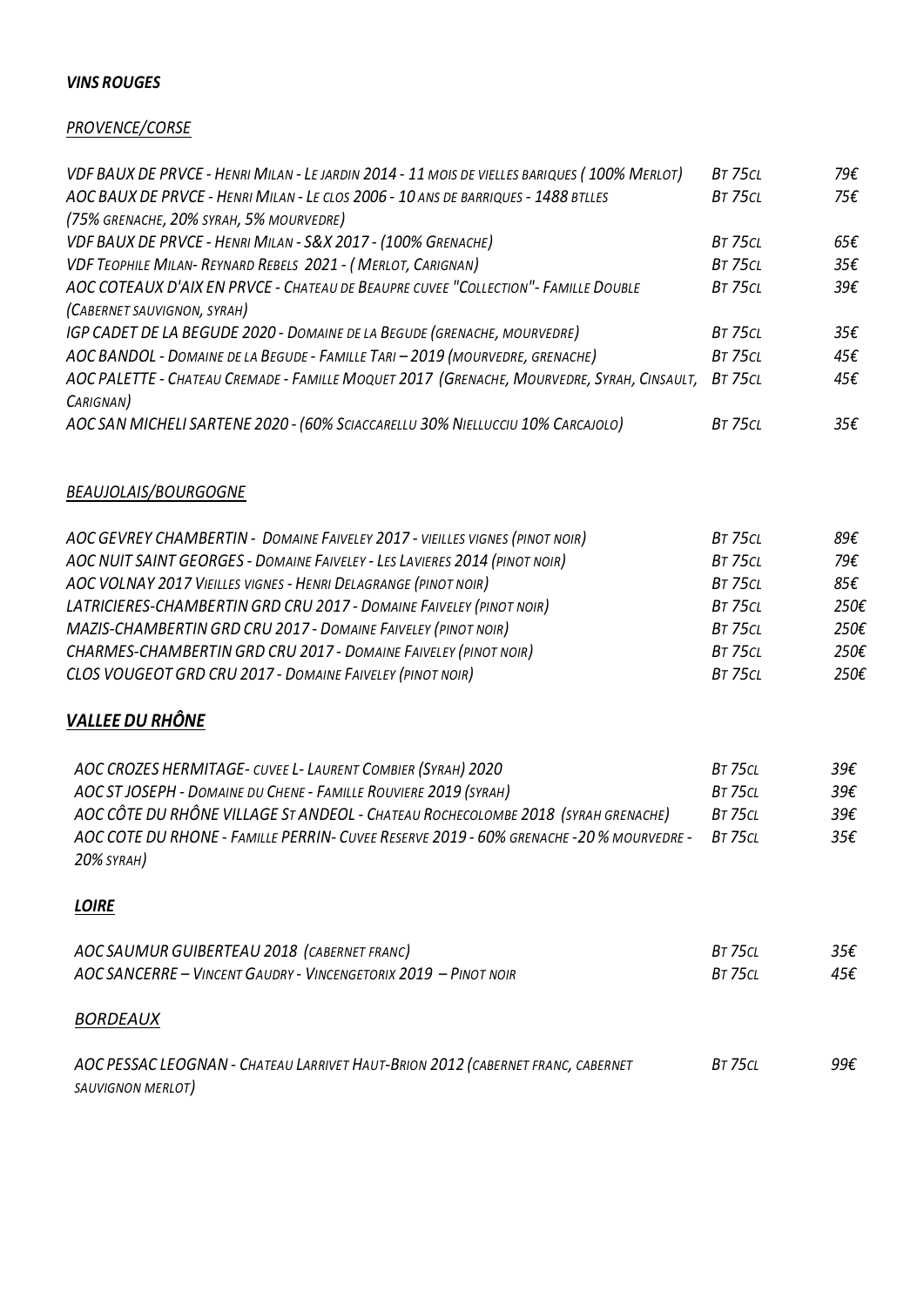### *APÉRITIFS*

| FLÛTE DE CHAMPAGNE (12CL)<br>MARTINI BLANC, ROUGE, ROSÉ (6cL) | $12\epsilon$<br>4€  |
|---------------------------------------------------------------|---------------------|
| RICARD, PASTIS 51 (4cL)                                       | 4€                  |
| <b>KIR</b> (10CL)                                             | 66                  |
| <b>KIR ROYAL (12CL)</b>                                       | $12\epsilon$        |
| AMERICANO (12CL)                                              | $12\epsilon$        |
| SPRITZ (15CL)                                                 | $12\epsilon$        |
| <b>GINTONIC</b>                                               | $12\epsilon$        |
| BIÈRES                                                        | $7.5\varepsilon$    |
| BIÈRE ALARYK (BLANCHE, BLONDE, AMBRÉE, IPA, BRUNE) BIO (33cL) |                     |
| <u>SOFT</u>                                                   |                     |
| COCA, COCA ZÉRO (33CL)                                        | 4€                  |
| LIMONADE, SCHWEPPES (25cL)                                    | 4€                  |
| <b>BITTER SAN PELLEGRINO (25CL)</b>                           | 4€                  |
| JUS DE FRUIT ALAIN MILLIAT (33CL)                             | $7.5\varepsilon$    |
| EAUX MINÉRALES                                                |                     |
| EAU GAZEUSE, EAU PLATE (1L)                                   | $6\epsilon$         |
| PERRIER (33CL)                                                | 4€                  |
| <b>RHUM</b>                                                   |                     |
| <b>BLACK TEARS - CUBA</b>                                     | $12\epsilon$        |
| <b>BEACH HOUSE - ILE MAURICE</b>                              | $12\epsilon$        |
| <b>BUMBU - BARBADE</b>                                        | $12\epsilon$        |
| <b>BUMBU XO - BARBADE</b>                                     | $12\epsilon$        |
| PLANTATION PINEAPPLE - CARAÏBE                                | $12\epsilon$        |
| YELLOW SNAKE - JAMAÏQUE                                       | $12\epsilon$        |
| DIPLOMATICO - VENEZUELA                                       | $12\epsilon$        |
| RYOMA - JAPONAIS 7 ANS<br><b>KRAKEN - CARAIBES</b>            | 12€<br>$12\epsilon$ |
|                                                               |                     |
| <u>GIN</u>                                                    |                     |
| <b>GENEROUS NOIR ORIGINAL GIN-FRANCE</b>                      | $12\epsilon$        |
| <b>GENEROUS VERT CORIANDRE ET COMBAWA-FRANCE</b>              | $12\epsilon$        |
| <b>GENEROUS ROUGE POIVRE &amp; PAMPLEMOUSSE-FRANCE</b>        | $12\epsilon$        |
| <b>GENEROUS AZUR SUREAU BASILIC &amp; VIOLETTE-FRANCE</b>     | $12\epsilon$        |
| HENDRICK'S-ECOSSE-                                            | $12\epsilon$        |
| TANQUERAY - ANGLETERRE -                                      | $12\epsilon$        |

### *EAUX DE VIE*

*CITADELLE - FRANCE*

*BOKOBSA – EAU DE VIE DE FIGUE 10€*

*12€*